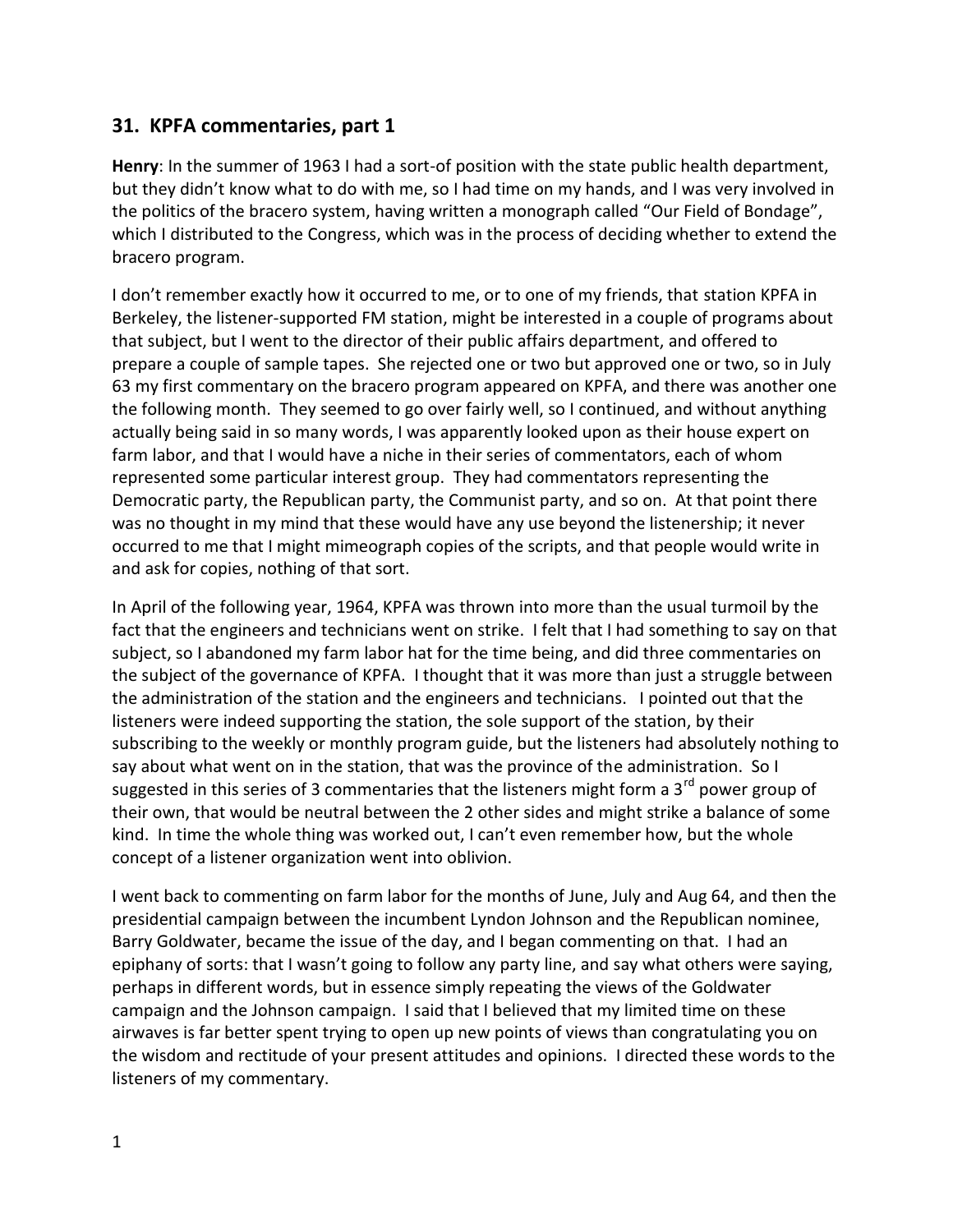So I made bold to say that maybe Goldwater had something to say of value. He wrote a book called "The Conscience of a Conservative" in which he began by sketching a view of really enlightened humanism. He was talking about the development of man – wonderful visions. And I said those were worth pondering, although at the end of the book he trashed them all by reverting to the Republican sacred cows of small government and low taxes and so on, which had nothing to do with the development of man.

In any case it struck a chord with a number of my listeners, and they said they were happy to have a slightly different point of view. They found it refreshing, etc. So that gave me the courage to continue in that vein. The following month I did a commentary on my ill-starred experience trying to conduct a research project under the auspices of UC Berkeley, and having it truncated because I dared to criticize the bracero program, which of course was the darling of the CA agricultural power.

That was in Nov 64. The following month I went even farther afield by talking about my vision of humanistic sociology, in a series that I called "The Nature of Human Nature". I was following quite closely on the lead that I had heard taken by a professor during the time I was a graduate student at the Univ. of Hawaii. Herbert Blumer was his name, he was on sabbatical at that time from the Univ. of Chicago. This was in 1950. By 1964 he was the chairman of the department of sociology at Berkeley. His view was that human beings were not driven by animal instincts, but they were of a different type of being. They weren't wired to be aggressive, war-like and so on, but if anything, they were wired to be caring, because that is how they became human in the first place. They had to receive the care of other human beings in order for them to survive.

Blumer told us a hair-raising story about some sociologist – they didn't even use the term back in the  $19<sup>th</sup>$  century – but apparently in England they carried out a diabolical experiment to see what would happen to new-born infants if they had no contact with other human beings. No maternal contact – I guess they were given bottles silently, by women who would slip in and place these bottles by their head, and I guess other women would slip in and change their diapers, or whatever, but never exchange a word or a touch. What would happen to these children? And Blumer told us that the experiment was terminated when all the children died.

I did these commentaries, and received a response from a number of listeners that this was a new way of looking at things as far as they knew, and they would like to have copies of these commentaries. So I began mimeographing copies, mailing them out. It never occurred to me to ask for stamped self-addressed envelopes at that point.

In the following month, that is Feb of 65, I continued in somewhat this same vein. At that time, Lyndon Johnson was carrying out his War on Poverty, and he controlled the Congress to such a great extent that we was able to get very liberal financing for many aspects of this so-called War on Poverty. I once again proposed to say something a little different. I said what the country needed even more than a War on Poverty was a War on Alienation, in which people were in our contemporary society largely estranged from each other. From my own experience I knew that there were literally cases in which people lived for years as neighbors to people they had never visited, perhaps didn't even know their names. There was a great deal of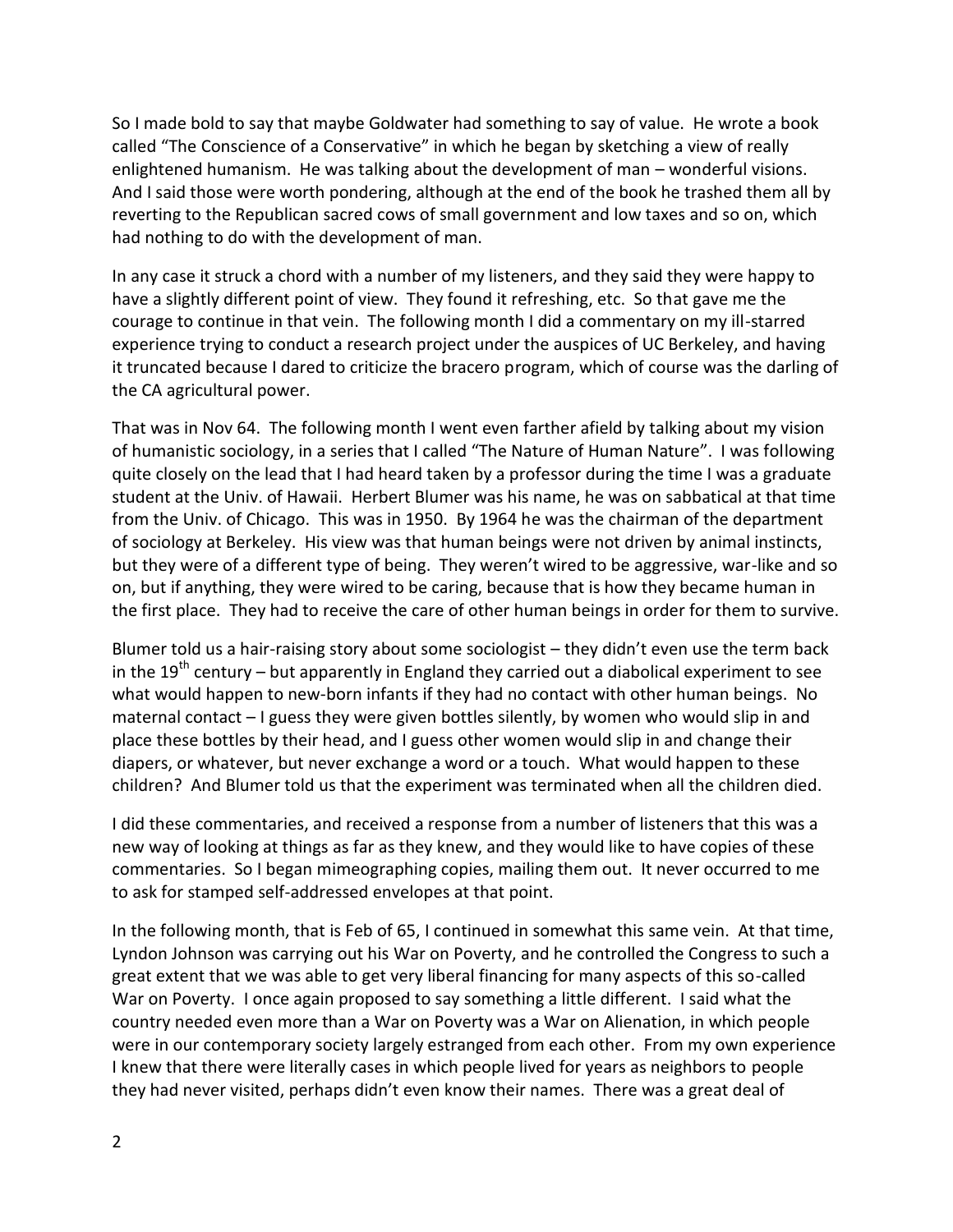alienation at large, and what was needed was some sort of restoration of the kinds of human contact that used to be the very essence of a society. There used to be what the sociologists called Primary Groups, face-to-face groups rather than secondary groups in which you belonged to something, like the Sierra Club or the American Legion or some kind of voluntary association in which you don't actually meet the other people most of the time. You don't know them, and they don't know you. What was needed was more community in the most elementary sense.

Well, this touched an even larger chord among my listeners. I was besieged by mail. I answered them all, and in many cases tried to meet the persons because they had ideas and for a while I was totally absorbed, but in most cases wasn't able to follow up on them, I'm sorry to say, but I wouldn't have had time to do anything else but to encourage these small groups, which sprung up here and there.

I did other commentaries that were not related to anything that profound. I did a commentary on a Utopian restaurant, for example, which was just for fun. But in June of 66 I felt the need to attack another sacred cow of the radical-liberal or liberal-radical school which dominated the station and which I was afraid was dominating the thinking of the listenership, and so I undertook to attack another what I considered to be an uncritical acceptance of one of the things going on, namely the emergence of what seemed to be drug culture, which accepted the views of Timothy Leary, the proponent of LSD, and the slogan "Tune in, turn on, drop out". I myself had never tried LSD, or marijuana, or any of the hard drugs, but it seemed to me that you didn't have to have tried them in order to have some idea that they weren't a real solution to the search for a fulfilling life, and that there was no substitute for doing something creative on your own, whether it be a painting, or a poem, or a tune, or a friendship.

So I did a couple of commentaries on what I called the "Race for Middle Space", because there was going on a race for outer space between the US and the USSR in the form of rockets and satellites. And once again I was inundated with people who said they might have felt this way but hadn't heard it articulated. They wanted copies. I had over 200 requests for copies, and my thoughts were reprinted in a number of little magazines, even though they were quite simplistic. But apparently they filled a need. So I was encouraged to keep doing what I was doing, and looking for ways in which I could say things that were a little different from what was being said by other members of the KPFA stable of commentators.

In a little while I had another opportunity. I use a phrase from Kierkegaard, the Danish philosopher, who spoke of the "sickness unto death", and to him that sickness was despair. I used that to build a series of commentaries on an experience I had had with a Unitarian congregation in Walnut Creek, where I had been a member of their commission on Peace, and as a one-time sociologist it occurred to me to draw up a questionnaire to be handed to all the members of this congregation, trying to get their opinions about ways that one might work for peace. Exactly 100 people filled out this questionnaire (which made it very easy to calculate percentages). Most of these people felt strongly that foreign policy questions, and questions about the arms race, and the race for outer space, and so forth, were very important social issues. I included the question of how amenable to these problems is anything that you might do to help solve them. And it was quite astonishing to find almost nobody thought there was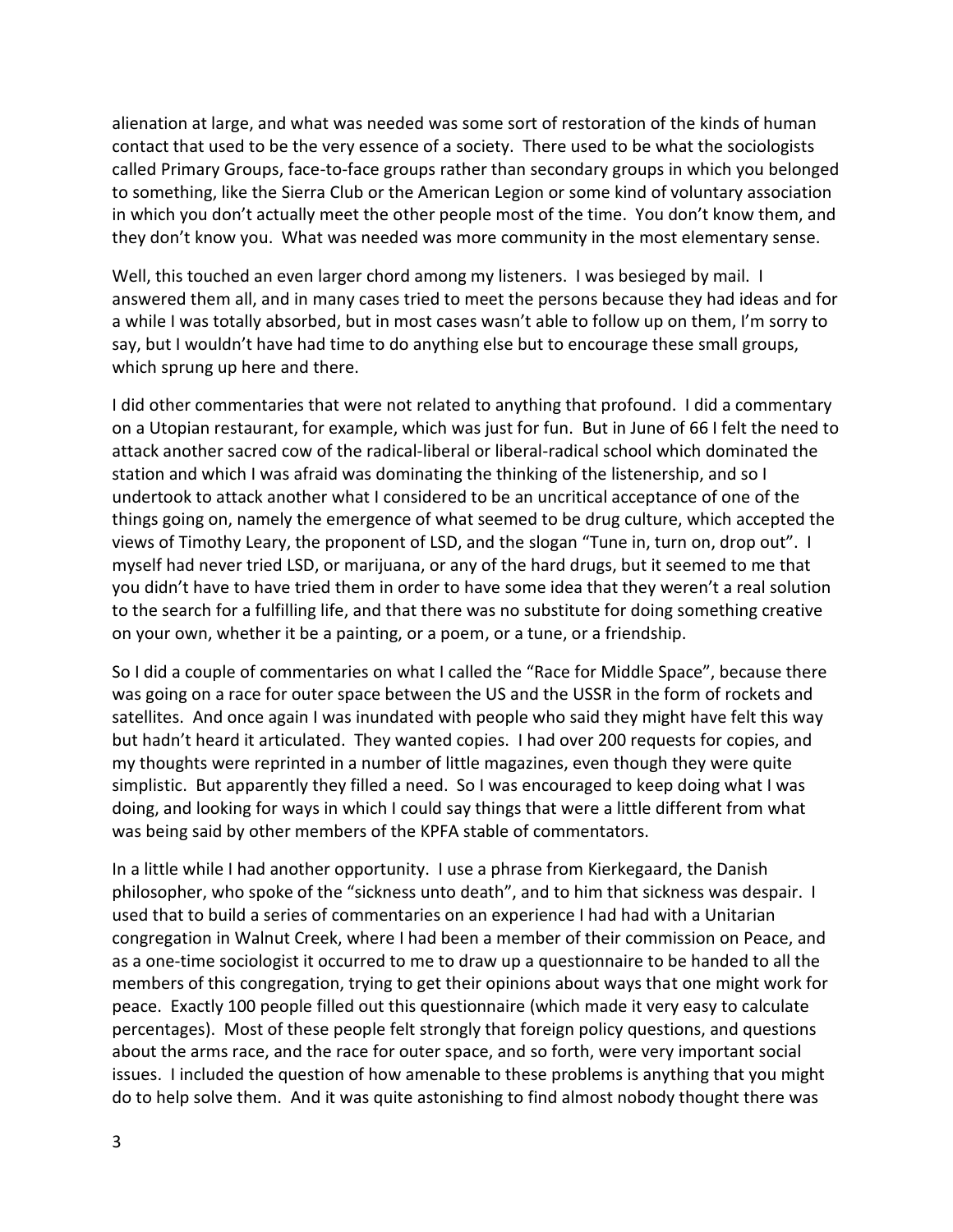much if anything they could do. And this seemed to me to be an example of what Kierkegaard called the "sickness unto death". People felt strongly about certain problems, but felt absolutely hopeless and helpless to do anything about them. In fact, I thought there were things people could do, and that one should never give up.

And so it went. I reached a point where I wasn't able to answer all the mail I got, and I wasn't able to address all the return envelopes I sent out, or even pay for all the stamps that were required, and so I began to ask that people who wrote in wanting copies of my commentaries should enclose a stamped self-addressed envelope. A number of people not only did that, but enclosed additional stamps because they knew that some people would probably omit to include the necessary postage.

I had no idea how representative my respondents were of the total KPFA membership. I suppose my listenership was different from that of the Democratic and Republican and Communist commentators. But it was very gratifying. Many of them were new each time there a big response. It wasn't the same people who wrote in every month. But as I say it was very gratifying.

I began to almost deliberately look for ways in which I could kick over the traces. For example, at just this point in history the city of Berkeley was coming to grips with the fact that the Berkeley schools were very largely segregated between the races and ethnic groups. It worked out a system of busing to desegregate all the schools. Well, that was all well and good, but I doubted that by itself it was going to cure the fact that the races differed quite decidedly in their scoring on standardized tests, reading up to the standards that were expected of each grade, facility with arithmetic, and so on. Because it occurred to me that most learning doesn't take place in schools, but at home and in the neighborhoods.

I did a couple of commentaries which boiled down to the argument that what was needed was to do something about the very existence of ghettos, in which kids go home after a few hours of school and spend all the remaining hours of the day with kids like themselves in terms of culture. And so I argued that taxpayer money should be, a lot of it at least, spent on finding pockets outside the ghettos in which vacant lots existed, or in some cases corner groceries that might have become obsolete with the growth of supermarkets, and so those properties might be razed and new housing erected for the use of people who wanted to get out of the ghettos, and that these should be subsidized.

In fact, I don't know whether the city fathers of Berkeley ever listened to my commentaries, but for one reason or another something of this sort did happen soon after that. Not to any great extent, but to some extent. That was gratifying.

I did commentaries on the subject of so-called Black Power, because the Black Panther party originated in Berkeley and Oakland, and was seized upon by self-styled left-liberals and radicals to prove their bona fides as true radicals, by excusing whatever the Black Panthers did, and to some extent they had good arguments and good programs, but they weren't all good. So I dared to criticize them when I thought criticism was justified.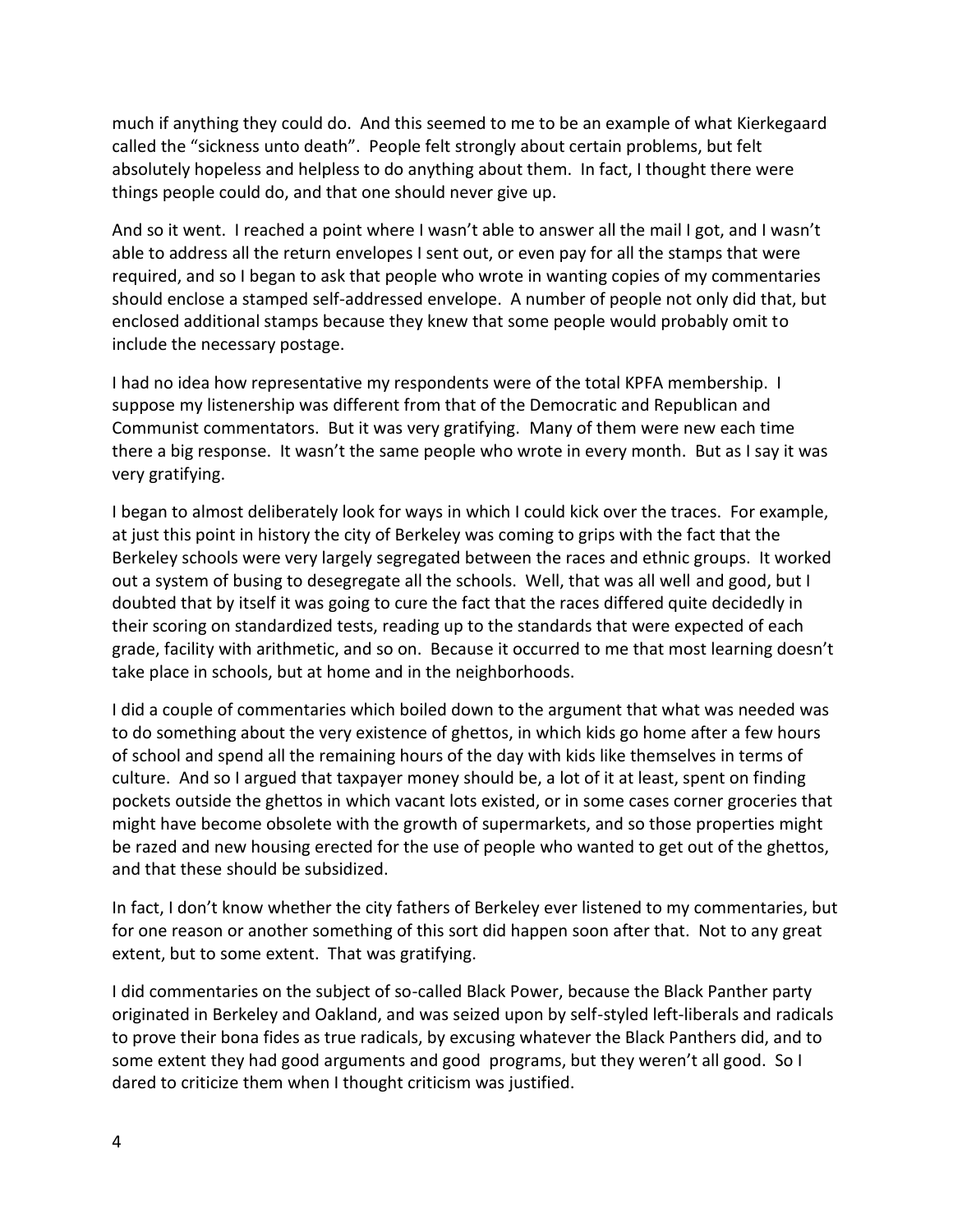I did a series of commentaries on the subject of higher education, and I was very critical of the Univ. of CA, and I didn't even mention my problems in this series; I was talking about the more general problems of people going for grades based on booklets, they used to sell copies on Bancroft Way, of the essence of classes, whereby you could take the final exam without ever having been to the class, and I thought this was pretty much a travesty, and so were many other things going on in the name of higher education.

This went over tremendously well. I was invited to give a lecture or two to a class in the school of Education, which was run by a good guy named Jack London – no relation to the original Jack London – but he agreed with almost everything I said, and so I was able to reach a large audience in the form of his classes, and I also got a very large number of requests in the mail. This time I expanded on my radio script to such an extent that the mailings turned out to be costly in terms of paper and mimeograph ink, and I asked for a contribution of 25 cents to defray those expenses, and people were usually very happy to come up with that money.

On another occasion I did a commentary under the title "To render the world a more human place", and it was based upon a papal encyclical. The Pope at that time was Paul VI, and I was astonished to see that this encyclical, which he called On the Development of Peoples, was extremely liberal and humanistic rather than ecclesiastical.

I had so many requests for that one I ran off 200 copies. I sent copies to the various Catholic papers. Some of them were weeklies, some were monthlies, and my comments were run, and my only regret is that I wasn't addressing it so much to Catholics as I was to anti-Catholics, because so many of the liberals and radicals, self-styled, still labored under the old impression that Catholics were all authoritarian and trying to keep people barefoot and pregnant, and so on. Whereas there was a strain, within the church, of liberalism, which was fighting against the old order. This was in 1967, and there have been some changes ever since, including the present Pope, who is really in the process of seeming to change everything.

Another subject that I took up about this time, we're still in 1967, I found sufficiently meaty that I devoted 3 commentaries. I called the series "Cigarettes and Social Well-Being". In my years in the Dept. of public health I knew that the World Health Organization operated under the slogan "health is not merely the absence of the disease, but the presence of physical, mental, and social well-being". And I was always intrigued by the meaning of "social well being". I guess if you boiled these 3 commentaries down to the very bottom of the pot, you'd find that I was arguing that cigarettes are attractive only because there is a lack of real social well-being, and so people don't really care if they poison themselves, and by this time to be a smoker you'd have to know that statistically your chances were 1 in 6 that you'd die from smoking. In other words it was just like playing a game of Russian Roulette, and yet people continued to do it, because – so I argued – the operational meaning of social well-being was not being realized, by and large, in modern societies. People weren't being given opportunities to exercise their needs for creativity and friendship and other good things.

In a follow-up to that, I undertook to write a commentary called "Toward a Sociology of Being". My inspiration for that was a psychologist named Abraham Maslow, who had written a book